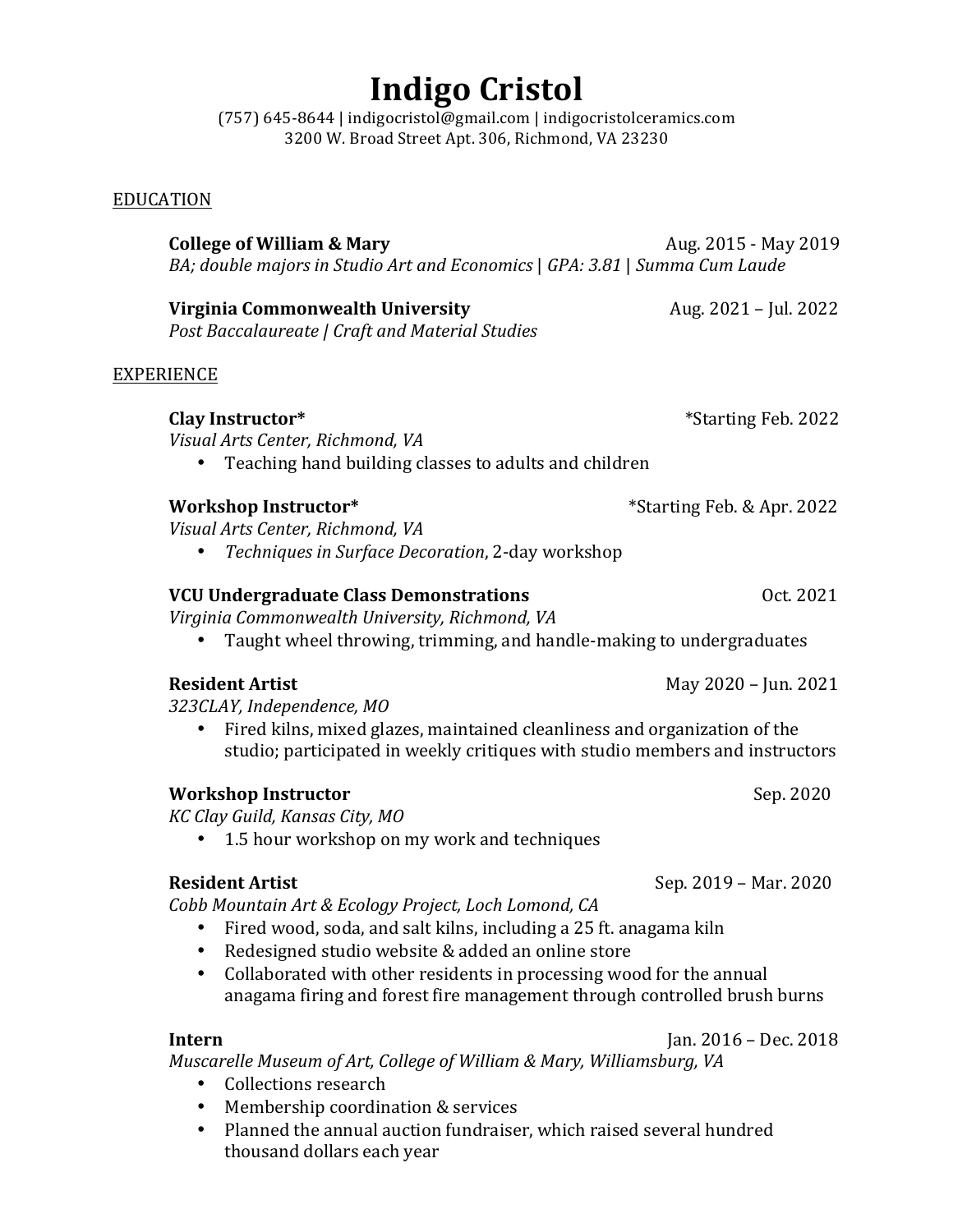#### **Student Events Director** Jan. 2017 – Jan. 2018

*Muscarelle Museum of Art, College of William & Mary, Williamsburg, VA* 

- Planned & ran opening night receptions at exhibitions for over 800 people
- Liaison to the "Friends of the Muscarelle" donors

**Intern May 2017** – Aug. 2017

*Hopke & Associates Architects, Williamsburg, VA*

• Created design boards & Sketchup models, delivered proposals

#### SPECIAL SKILLS

- Glaze mixing & raw material knowledge
- Mold making
- Wheel throwing  $&$  hand building
- Kiln firing (gas, electric, soda, salt, wood)
- Decals
- Teaching
- Event planning
- Online marketing  $&$  web design
- Adobe Suite, Microsoft Suite, & Google Suite proficient
- Organized, energetic, efficient

### SOLO EXHIBITIONS

• *Colorscapes*, 2021 Bredin-Lee Gallery, Kansas City, MO

### INVITATIONAL EXHIBITIONS

- *Clay Siblings Holiday Benefit*, 2021 Companion Gallery, Humboldt, TN
- *Material Mugs VI: Underglaze,* 2021 Companion Gallery, Humboldt, TN
- *The Virtual Makers Market,* 2021 The Ceramics Congress, Online Conference
- *Objects of Ceremony*, 2019 Muscarelle Museum of Art, College of William and Mary, Williamsburg, VA
- *Spring Clay Jam 2022, Opening April 2022 Charlie Cummings Gallery,* Gainesville, FL

### STUDENT EXHIBITIONS

- *Senior Capstone Show,* 2019, Williamsburg Contemporary Art Center, Williamsburg, VA
- A Sense of Occasion: Senior Art Exhibition, 2019, Andrews Gallery, Williamsburg, VA